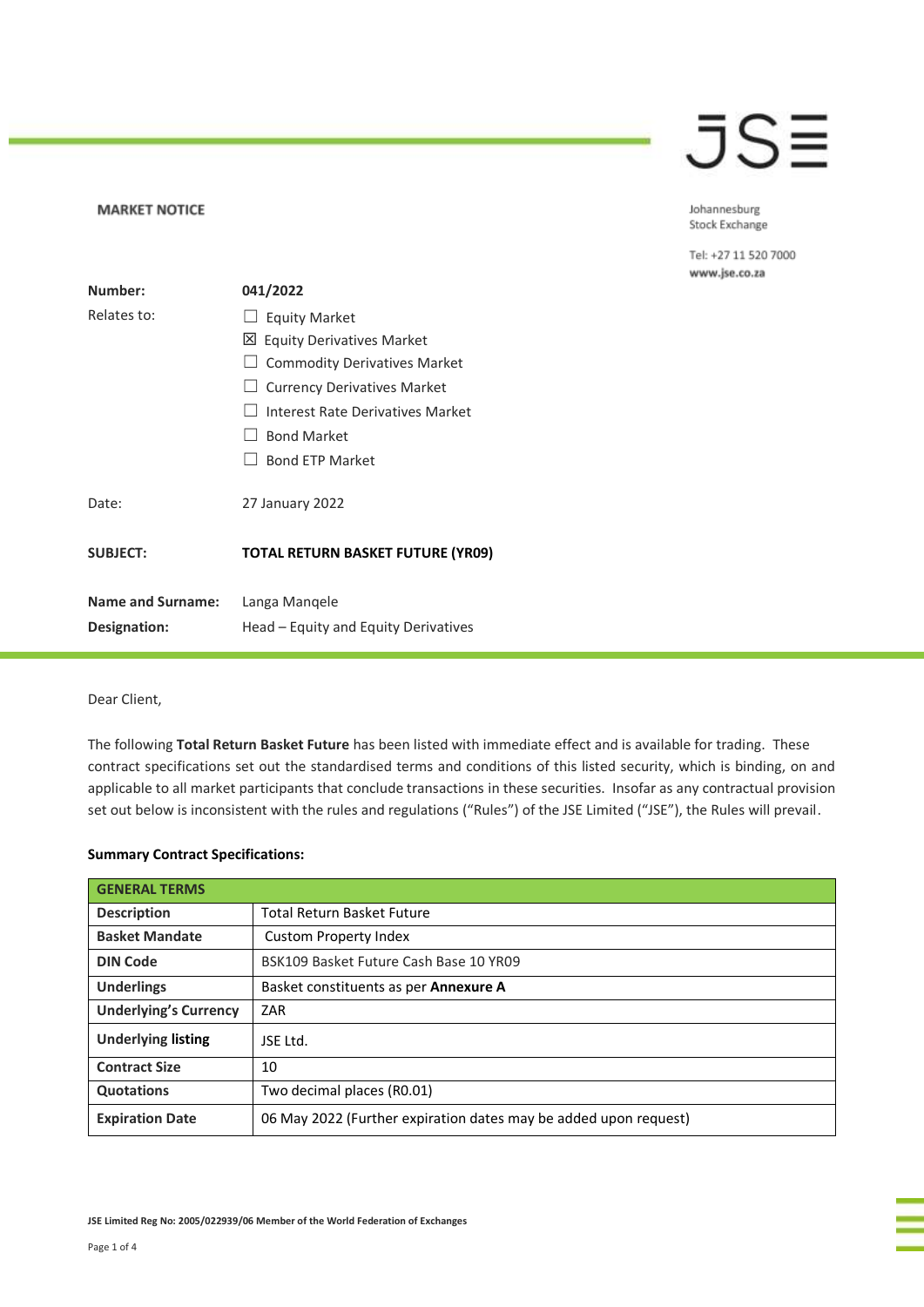# $-$  JS $\equiv$

| <b>Minimum Price</b>                                                                    | ZAR 0.01                                                                                                       |  |  |  |  |
|-----------------------------------------------------------------------------------------|----------------------------------------------------------------------------------------------------------------|--|--|--|--|
| <b>Movement</b>                                                                         |                                                                                                                |  |  |  |  |
| <b>Basket Divisor</b>                                                                   | As per Annexure A. (The Divisor determines the Basket's initial level)                                         |  |  |  |  |
| <b>Settlement Type</b>                                                                  | Cash                                                                                                           |  |  |  |  |
|                                                                                         | <b>Maintenance</b>                                                                                             |  |  |  |  |
| <b>Frequency of</b>                                                                     |                                                                                                                |  |  |  |  |
| <b>Rebalancing</b>                                                                      | Monthly $\square$<br>$N/A$ $\square$<br>Quarterly $\square$<br>Semi-Annually □<br>Annually <b>図</b>            |  |  |  |  |
| <b>Basket Spot Price</b>                                                                | The price of the Basket will be calculated as follows:                                                         |  |  |  |  |
| (Capital Index)                                                                         | $=\frac{\sum (Price \ x System Factor x SPI)}{2} = \frac{Baseet Market Cap}{2}$<br>Divisor<br>Divisor          |  |  |  |  |
| <b>Total Return Index</b><br><b>Value (TRI Spot)</b>                                    | Basket Spot (t)<br>TRI Spot <sub>(t-1)</sub> = TRI Spot <sub>(t-1)</sub> $\chi$<br>Basket Spot(t-1) - $XDA(t)$ |  |  |  |  |
|                                                                                         | Where: XDAt = Weighted Dividend Points                                                                         |  |  |  |  |
| <b>Constituents Initial</b><br><b>Reference Level</b>                                   | As per Annexure A                                                                                              |  |  |  |  |
| <b>Basket Spot Price</b>                                                                |                                                                                                                |  |  |  |  |
| Reference                                                                               | Underlying                                                                                                     |  |  |  |  |
| <b>Underlying</b>                                                                       | = (Price x System Factor x SPI)                                                                                |  |  |  |  |
| <b>Constituent MCAP</b>                                                                 |                                                                                                                |  |  |  |  |
| within Basket                                                                           |                                                                                                                |  |  |  |  |
| <b>EXPIRATION AND VALUATION PROCEDURE</b>                                               |                                                                                                                |  |  |  |  |
| <b>Expiration Date</b>                                                                  | 06 May 2022                                                                                                    |  |  |  |  |
| <b>Valuation Time</b>                                                                   | End of Auction Call session that corresponds to the Standard Futures Close-Out period is                       |  |  |  |  |
|                                                                                         | 12:00hrs (SAST), Scheduled Closing Time of the JSE, which on normal JSE trading days is                        |  |  |  |  |
|                                                                                         | 17:00hrs (SAST).                                                                                               |  |  |  |  |
| <b>Automatic Exercise</b>                                                               | Applicable                                                                                                     |  |  |  |  |
| <b>Cost Implications</b>                                                                |                                                                                                                |  |  |  |  |
| <b>JSE Trading Fees</b>                                                                 | See Equity Derivative Booking Fee Schedule: JSE Fees 2022                                                      |  |  |  |  |
| <b>Foreign Designation</b>                                                              | Yes $\Box$<br>/ No ⊠                                                                                           |  |  |  |  |
| The above instrument has been designated as "Foreign" by the South African Reserve Bank |                                                                                                                |  |  |  |  |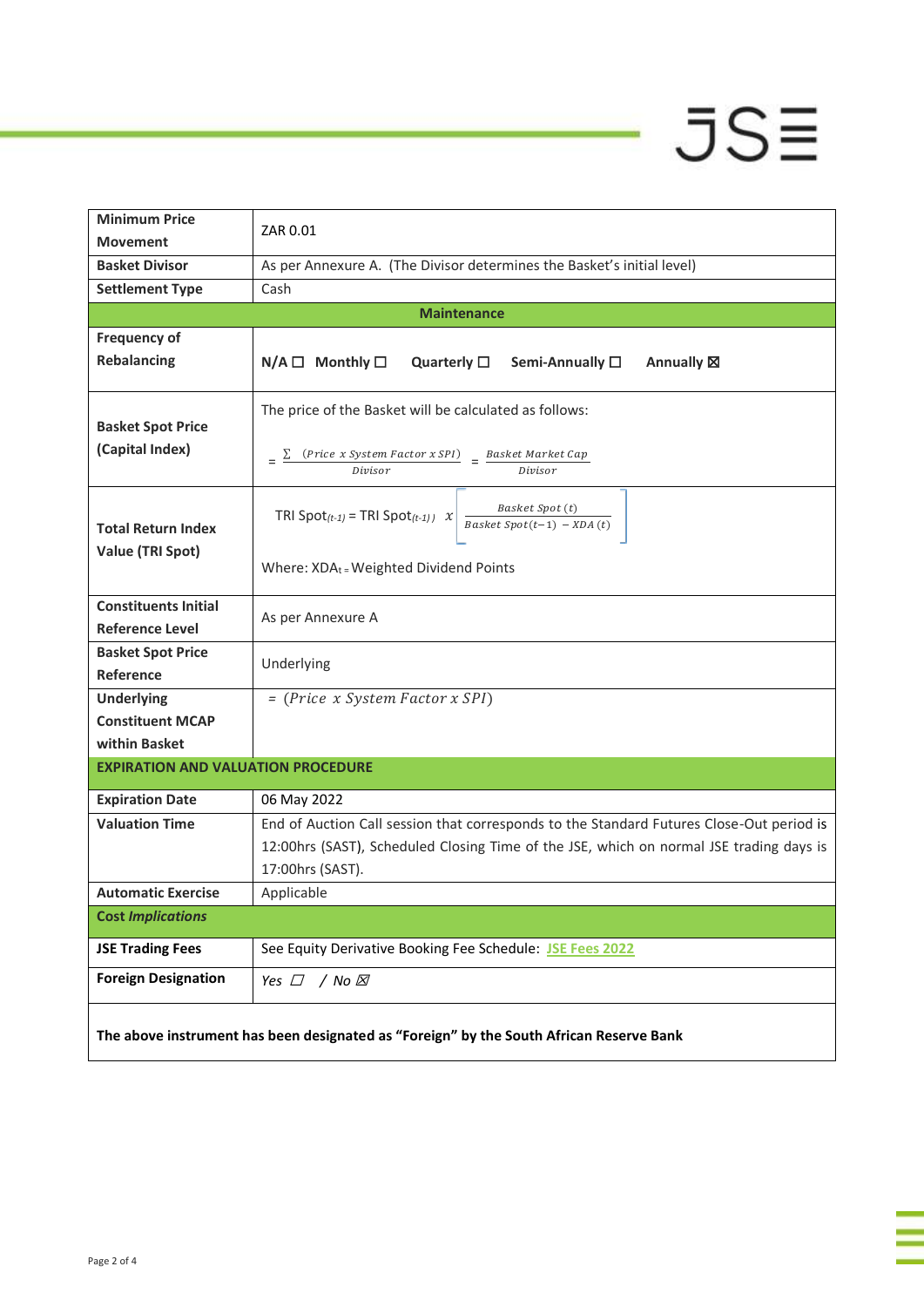## JS≡

**Further Contract Specifications (including Procedures, Requirements and Conditions of Rebalancing)**

- 1. To qualify for listing and for continued listing of these securities, the basket exposure must, at all times, maintain the indicated basket mandate which will align with the JSE listed indices, or if not available, with any other publicly available index mandate.
- 2. Any market participant that has open positions in these securities may request a rebalancing of the indicated basket subject to the JSE's rules and in accordance with the provisions of these contract specifications.
- 3. Any request by a market participant for the rebalancing of a basket during the term of the contract is subject to the unanimous consent of all other market participants that have open positions in these securities. Once all the requirements for rebalancing have been met, the JSE will publish a market notice recording the revised basket which must be read with and will form part of these contract specifications.
- 4. Basket rebalancing may only take place at the indicated frequency, due to corporate action and/or due to JSE Index Rebalancing.
- 5. After each rebalancing cycle, a basket must always maintain at least 60% composition of its initial constituents as per the JSE listed indices constituents (quarterly reviewed), or if not available at the JSE, with any other publicly available index mandate.
- 6. Failure to meet one or all of the above conditions may result in the JSE instructing market participants to closeout all positions in these securities, the suspension of trading in these securities, the removal of these securities from the JSE's list and/or the JSE taking any other action in accordance with its regulatory duties and responsibilities.

Instruments are loaded into the MIT system as simple futures. The value displayed is the fair market value of the instrument with its correct valuation (in the case of an option, the instrument valuation is the option premium).

Should you have any queries regarding instruments, please contact the EDM Team on **011 520-7000** or **[EDM@jse.co.za](mailto:structuredproducts@jse.co.za)**

This Market Notice will be available on the website at **<https://www.jse.co.za/redirects/market-notices-and-circulars>**